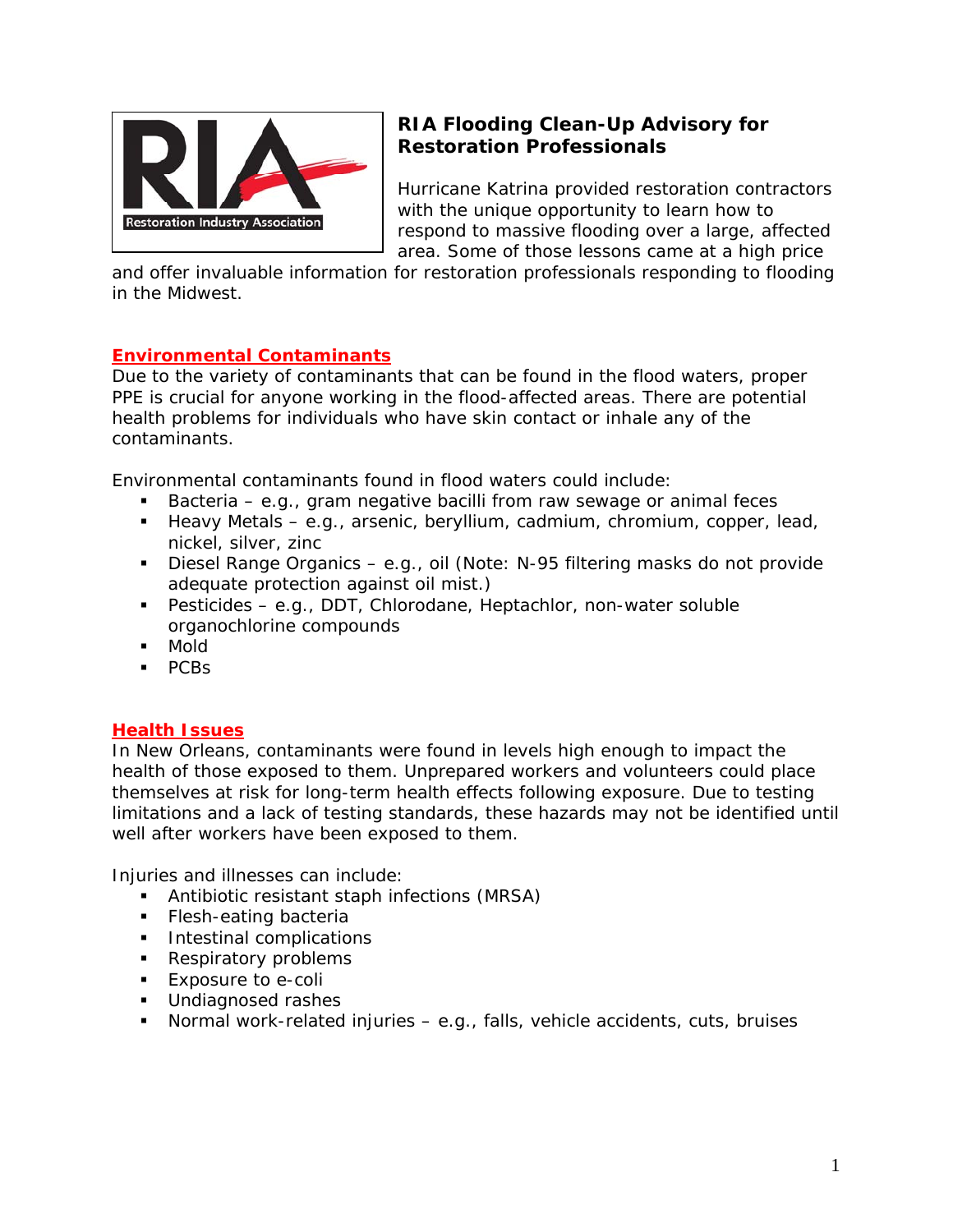# **Pittsburgh Protocol**

Flood-borne contaminants will impact residents, workers, buildings, vehicles, infrastructure and vegetation. All flood-impacted porous materials should be removed and replaced. Contamination will also be present in semi-porous materials such as studs, sub-flooring and wall sheathing. Any remaining structural components should be thoroughly cleaned following the Pittsburgh Protocol.

The Pittsburgh Protocol was developed in 2004 following Hurricane Ivan and its effects on the Pittsburgh, PA area to deal with mold growth and severe bacterial contamination. There are four basic steps:

- 1. Using negative pressure containment, structural components should be HEPA vacuumed to remove mud and loose debris.
- 2. The remaining mold should be treated with a foam application of an antimicrobial/cleaner.
- 3. Pressure cleaning with an antimicrobial cleaner will remove the visible contamination from surfaces.
- 4. Then an encapsulant should be applied using an airless paint sprayer to protect the surfaces and inhibit future growth.

#### **What You Should Know**

Restoration professionals should be aware that:

- If you haven't been invited to the area, don't go.
- If you do go, preplanning is critical. Most supplies will need to be brought in with contractors – everything from generators, fuel and building supplies to living quarters and food for workers.
- Communication will be difficult, so satellite phones and/or walkie-talkie sets may be necessary.
- Vehicles should be equipped with GPS since many street signs and markers may have disappeared during the flooding.
- Don't offer an opinion or expertise that you don't have. If health issues are involved, refer the client to a doctor.

# **Cleaning & Safety Procedures**

- Fungal growth prefers clean water, so it will not be unusual to find little or no mold growth below the high water mark. There may be fungal contamination in wall cavities due to water wicking up the walls.
- **OSB holds more water than plywood.**
- **Bleach is a destructive and ineffective antimicrobial and should not be used.**
- Deep contamination requires deep cleaning. Basically, what goes in with water should come out with water. Heavy duty cleaners and degreasers will be needed in addition to agitation.
- **Employ aggressive drying strategies.**
- In a high humidity situation, high heat is the most effective drying method.
- Open affected areas including pulling out base moldings and cabinets.